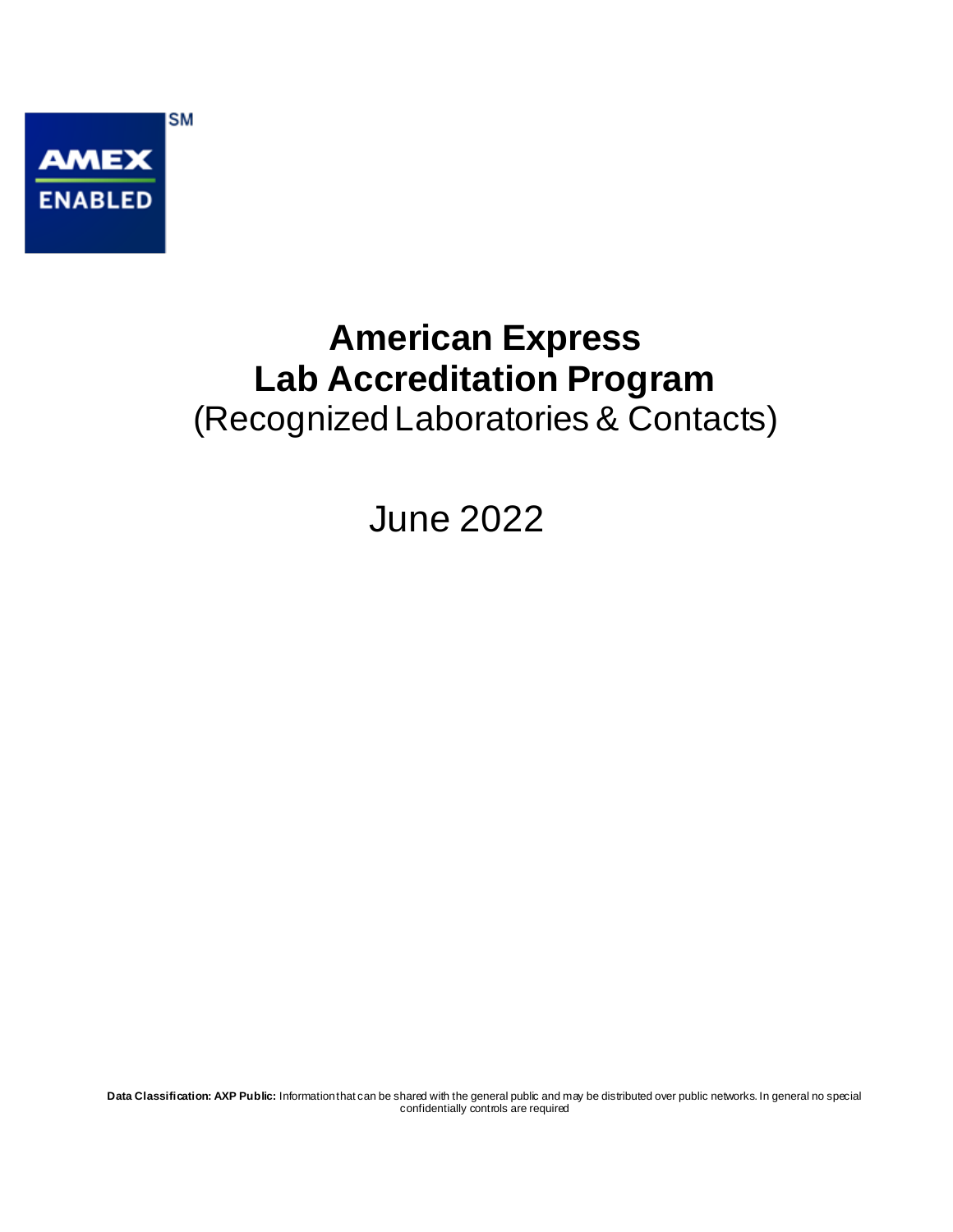

## AMEX ACCREDITED LABORATORIES & CONTACT INFORMATION

| <b>AMEX ACCREDITED LABS</b>                          | 1 (Contact-<br>CARD LEVEL<br><b>ID1 Cards</b> | (Contactless - ID1 Cards<br>CARD LEVEL | <b>BODY</b><br>INNOVATIVE CARD<br>FORM FACTOR & | CONTACT INTEROP | AND HCE LEVEL<br>$\begin{array}{c} \mathsf{MOBILE}\ \mathsf{A} \\ \mathsf{A} \end{array}$ | $\mathbf{\Omega}$<br><b>TERMINAL LEVEL</b> | CARD SECURITY | <b>MOBILE SECURITY</b> | <b>HCE SECURITY</b> | <b>CARD<br/>FUNCTIONAL *</b> | $\pmb{\ast}$<br><b>MOBILE FUNCTIONAL</b> | <b>HCE<br/>FUNCTIONAL*</b> | PHYSICAL CARD |
|------------------------------------------------------|-----------------------------------------------|----------------------------------------|-------------------------------------------------|-----------------|-------------------------------------------------------------------------------------------|--------------------------------------------|---------------|------------------------|---------------------|------------------------------|------------------------------------------|----------------------------|---------------|
| APPLUS, CHINA                                        |                                               |                                        |                                                 |                 |                                                                                           | $\checkmark$                               |               |                        | $\checkmark$        | $\checkmark$                 |                                          |                            |               |
| <b>APPLUS LGAI, SPAIN</b>                            | $\checkmark$                                  | $\checkmark$                           | $\checkmark$                                    |                 | $\checkmark$                                                                              | $\checkmark$                               | $\checkmark$  | $\checkmark$           | $\checkmark$        | $\checkmark$                 |                                          |                            |               |
| <b>BCTC Beijing</b>                                  | $\checkmark$                                  | $\checkmark$                           | $\checkmark$                                    |                 | $\checkmark$                                                                              | $\checkmark$                               |               |                        |                     | $\checkmark$                 |                                          |                            | $\checkmark$  |
| <b>BCTC, SCHENZEN</b>                                | $\checkmark$                                  | ✓                                      |                                                 |                 | $\checkmark$                                                                              | $\checkmark$                               |               |                        |                     | $\checkmark$                 |                                          |                            | ✓             |
| <b>BRIGHTSIGHT, NETHERLANDS</b>                      |                                               |                                        |                                                 |                 |                                                                                           |                                            | $\checkmark$  | $\checkmark$           | $\checkmark$        |                              |                                          |                            |               |
| <b>CETECOM Limited, KOREA</b>                        |                                               | $\checkmark$                           | $\checkmark$                                    |                 | $\checkmark$                                                                              |                                            |               |                        |                     |                              |                                          |                            |               |
| CONSULT HYPERION, UK                                 |                                               |                                        |                                                 |                 |                                                                                           | $\checkmark$                               |               |                        |                     | $\checkmark$                 |                                          |                            |               |
| CTC advanced GmbH                                    | $\checkmark$                                  | $\checkmark$                           |                                                 |                 | $\checkmark$                                                                              | $\checkmark$                               |               |                        |                     | $\checkmark$                 |                                          |                            |               |
| ECLIPSE, US                                          |                                               |                                        |                                                 |                 |                                                                                           |                                            |               |                        |                     |                              |                                          |                            | $\checkmark$  |
| ELITT, France                                        | $\checkmark$                                  | $\checkmark$                           | $\checkmark$                                    | $\checkmark$    | $\checkmark$                                                                              |                                            |               |                        |                     | $\checkmark$                 |                                          |                            |               |
| FIME EMEA, FRANCE                                    | $\checkmark$                                  | $\checkmark$                           | $\checkmark$                                    | $\checkmark$    | $\checkmark$                                                                              | $\checkmark$                               |               |                        |                     | $\checkmark$                 | $\checkmark$                             |                            | $\checkmark$  |
| FIME, Inc. doing business as<br>FIME America, CANADA |                                               | $\checkmark$                           |                                                 |                 | $\checkmark$                                                                              | $\checkmark$                               |               |                        |                     |                              |                                          |                            |               |
| FIME Japan Co., Ltd., JAPAN                          |                                               | $\checkmark$                           |                                                 |                 | $\checkmark$                                                                              | $\checkmark$                               |               |                        |                     |                              |                                          |                            |               |
| FIME Korea Ltd, KOREA                                |                                               | $\checkmark$                           | $\checkmark$                                    |                 | ✓                                                                                         | $\checkmark$                               |               |                        |                     |                              |                                          |                            |               |

**Note:** \* denotes accreditation for functional evaluations is linked to specification versions. See the contact details of each lab location for more details.

\*\* denotes accreditation for Labs enabled to perform EMVCO Phase 2 interoperability and performance testing.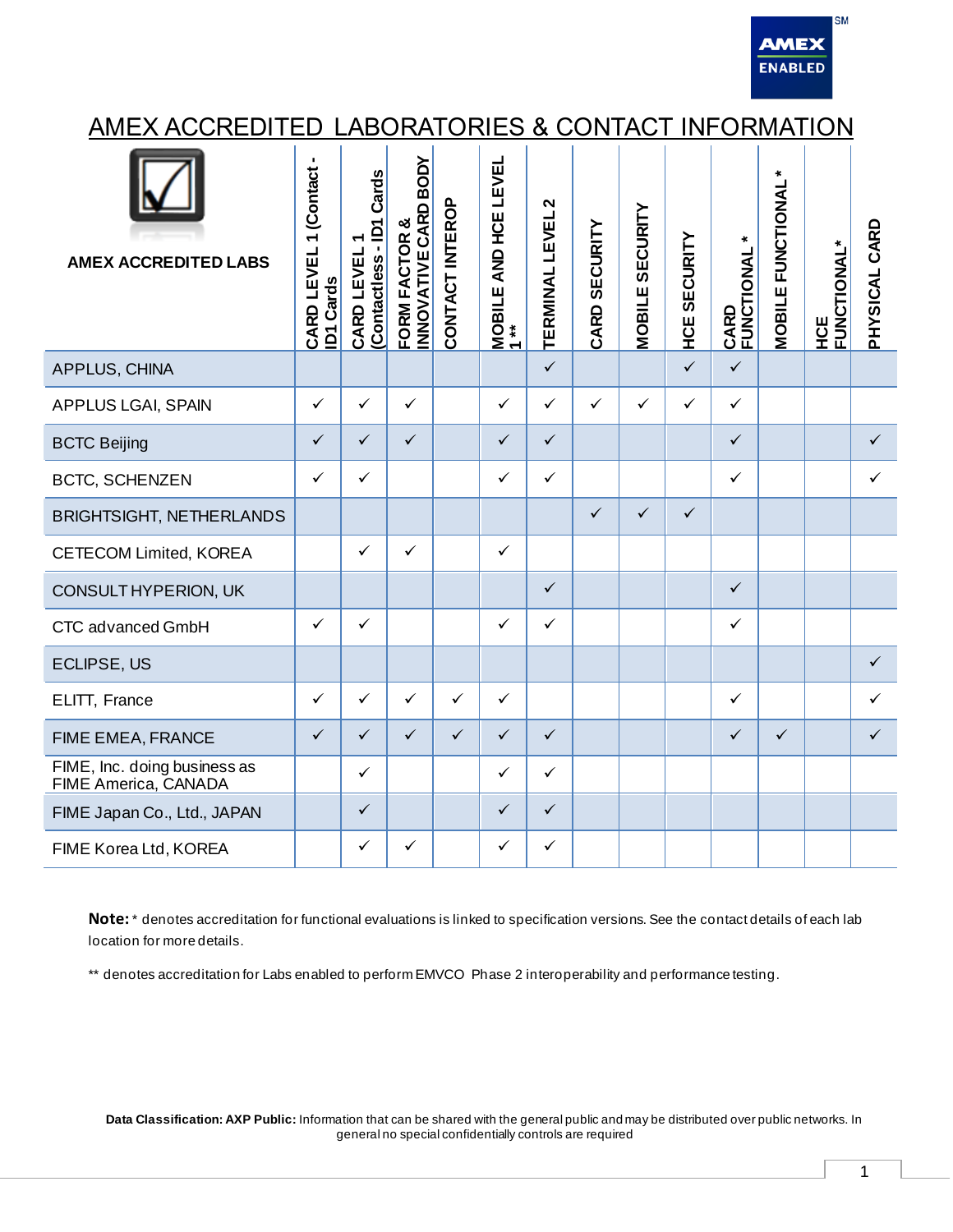| <b>AMEX ACCREDITED LABS</b>                                              | CARD LEVEL 1 (Contact -<br><b>ID1 Cards</b> | (Contactless - ID1 Cards<br>CARD LEVEL | FORM FACTOR &<br>INNOVATIVE CARD BODY | CONTACT INTEROP | <b>MOBILE AND HCE LEVEL<br/>1**</b> | $\boldsymbol{\mathsf{N}}$<br><b>TERMINAL LEVEL</b> | CARD SECURITY | <b>MOBILE SECURITY</b> | <b>HCE SECURITY</b> | FUNCTIONAL*<br>CARD | MOBILE FUNCTIONAL* | <b>HCE<br/>FUNCTIONAL*</b> | PHYSICAL CARD |
|--------------------------------------------------------------------------|---------------------------------------------|----------------------------------------|---------------------------------------|-----------------|-------------------------------------|----------------------------------------------------|---------------|------------------------|---------------------|---------------------|--------------------|----------------------------|---------------|
| FIME USA Inc., US                                                        |                                             | $\checkmark$                           |                                       |                 | $\checkmark$                        |                                                    |               |                        |                     |                     |                    |                            |               |
| <b>FIME China</b>                                                        | $\checkmark$                                | $\checkmark$                           |                                       |                 | $\checkmark$                        |                                                    |               |                        |                     |                     |                    |                            |               |
| FIME, TAIWAN                                                             | $\checkmark$                                | $\checkmark$                           |                                       |                 | $\checkmark$                        | $\checkmark$                                       |               |                        |                     |                     |                    |                            |               |
| Bureau Veritas ICTK Co., Ltd. (BV,<br>ICTK)                              | $\checkmark$                                | $\checkmark$                           |                                       |                 | $\checkmark$                        | $\checkmark$                                       |               |                        |                     | ✓                   |                    |                            |               |
| Q Card, US                                                               |                                             | $\checkmark$                           | $\checkmark$                          |                 | $\checkmark$                        |                                                    |               |                        |                     | $\checkmark$        |                    |                            | $\checkmark$  |
| RISCURE BV, NETHERLANDS                                                  |                                             |                                        |                                       |                 |                                     |                                                    | $\checkmark$  | $\checkmark$           | $\checkmark$        |                     |                    |                            |               |
| <b>Riscure North America</b>                                             |                                             |                                        |                                       |                 |                                     |                                                    |               | $\checkmark$           | $\checkmark$        |                     |                    |                            |               |
| Safety and Security Serma                                                |                                             |                                        |                                       |                 |                                     |                                                    | $\checkmark$  | $\checkmark$           |                     |                     |                    |                            |               |
| <b>SRC Security Research &amp;</b><br><b>Consulting GmbH</b>             |                                             |                                        |                                       |                 |                                     |                                                    | $\checkmark$  | $\checkmark$           | $\checkmark$        |                     |                    |                            |               |
| Thales SIX GTS France SAS                                                |                                             |                                        |                                       |                 |                                     |                                                    | $\checkmark$  | $\checkmark$           | $\checkmark$        |                     |                    |                            |               |
| TÜV SÜD, UK                                                              |                                             |                                        |                                       |                 |                                     | $\checkmark$                                       |               |                        |                     |                     |                    |                            |               |
| TUV Informationstechnik GmbH                                             |                                             |                                        |                                       |                 |                                     |                                                    | $\checkmark$  | $\checkmark$           | $\checkmark$        |                     |                    |                            |               |
| TUV SUD ZACTA, Japan                                                     |                                             |                                        |                                       |                 | $\checkmark$                        | $\checkmark$                                       |               |                        |                     |                     |                    |                            |               |
| <b>UL Australia</b>                                                      |                                             |                                        |                                       |                 |                                     |                                                    |               |                        | $\checkmark$        |                     |                    |                            |               |
| <b>UL France</b>                                                         |                                             |                                        |                                       |                 |                                     |                                                    |               |                        | $\checkmark$        |                     |                    |                            |               |
| UL Singapore                                                             |                                             |                                        |                                       |                 |                                     |                                                    | $\checkmark$  | $\checkmark$           | $\checkmark$        |                     |                    |                            |               |
| UL VS Ltd, UK                                                            | $\checkmark$                                | $\checkmark$                           |                                       |                 | $\checkmark$                        | $\checkmark$                                       | $\checkmark$  | $\checkmark$           | $\checkmark$        |                     | ✓                  |                            |               |
| Card Testing Lab                                                         |                                             |                                        |                                       |                 |                                     |                                                    |               |                        |                     |                     |                    |                            | $\checkmark$  |
| <b>Telecommunications Technology</b><br>Association (TTA) Korea<br>Note: |                                             |                                        |                                       |                 | $\checkmark$                        |                                                    |               |                        |                     |                     |                    |                            |               |
|                                                                          |                                             |                                        |                                       |                 |                                     |                                                    |               |                        |                     |                     |                    |                            |               |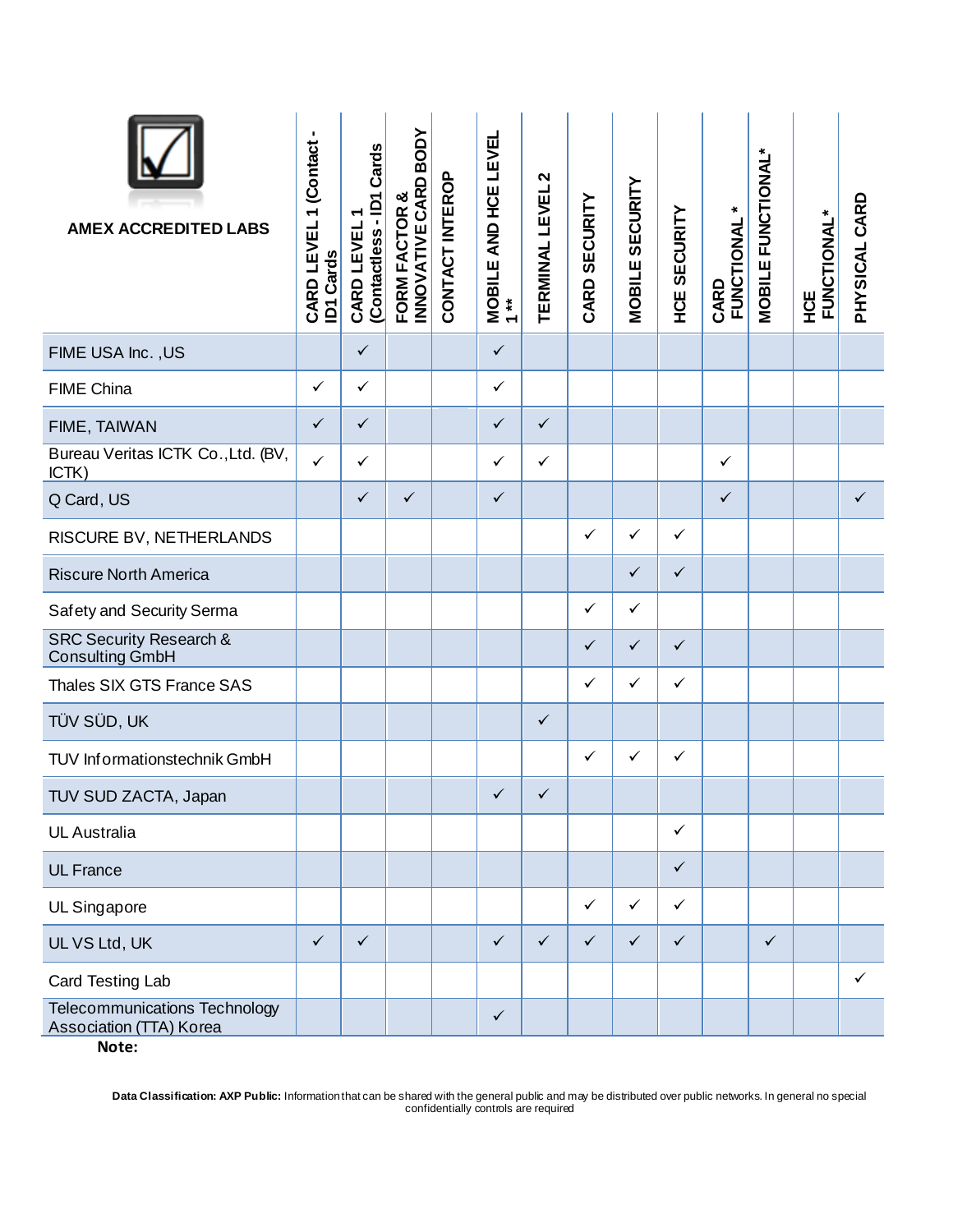

\* denotes accreditation for functional evaluations is linked to specification versions. See the contact details of each lab loc ation for more details.

\*\* denotes accreditation for Labs enabled to perform EMVCO Phase 2 interoperability and performance testing.

## LABORATORIES CONTACT INFORMATION

| <b>APPLUS, CHINA</b><br>Building 23, 3999 Xiu Pu Rd,<br>Kangqiao Town, Nan Hui,<br><b>Pudong District</b><br>201315, Shanghai, (China)<br><b>APPLUS LGAI, SPAIN</b><br><b>Applus LGAI Crta Medicina</b><br><b>UAB s/n 08193</b><br>Bellaterra (Barcelona)<br><b>SPAIN</b> | <b>Contact: Mr. Guillem</b><br>Malagarriga<br>E-Mail: ITLabs@applus.com<br>Phone: +34 93 567 20 64<br>Fax: +34 93 567 20 01<br>www.appluscorp.com<br><b>Contact: Mr. Guillem</b><br>Malagarriga<br>E-Mail: ITLabs@applus.com<br>Phone: +34 93 567 20 64<br>Fax: +34 93 567 20 01<br>www.appluscorp.com | <b>HCE Security</b><br><b>Terminal Level 2</b><br><b>Card Functional</b><br>(Spec: AEIPS v4.4.2/ XPAY v4.0.2)<br>Card Level 1 (Contact - ID1 Cards)<br>Card Level 1 (Contactless - ID1 Cards)<br><b>Card Security</b><br><b>Mobile Security</b><br><b>HCE Security</b><br><b>Card Functional</b><br>(Spec: AEIPS v4.4.2/ XPAY v4.0.2)<br><b>Terminal Level 2</b> |
|---------------------------------------------------------------------------------------------------------------------------------------------------------------------------------------------------------------------------------------------------------------------------|--------------------------------------------------------------------------------------------------------------------------------------------------------------------------------------------------------------------------------------------------------------------------------------------------------|------------------------------------------------------------------------------------------------------------------------------------------------------------------------------------------------------------------------------------------------------------------------------------------------------------------------------------------------------------------|
|                                                                                                                                                                                                                                                                           |                                                                                                                                                                                                                                                                                                        | Mobile and HCE Level 1                                                                                                                                                                                                                                                                                                                                           |
| <b>BCTC Beijing</b>                                                                                                                                                                                                                                                       | <b>Contact: Julie He</b>                                                                                                                                                                                                                                                                               | Card Level 1 (Contact - ID1 Cards)                                                                                                                                                                                                                                                                                                                               |
| 1F, Building 18, No.30                                                                                                                                                                                                                                                    | Email: he.zr@bctest.com                                                                                                                                                                                                                                                                                | Card Level 1 (Contactless - ID1 Cards)                                                                                                                                                                                                                                                                                                                           |
| Shixing Street, Shijingshan                                                                                                                                                                                                                                               | Tel: 86-10-81131625                                                                                                                                                                                                                                                                                    | Mobile and HCE Level 1                                                                                                                                                                                                                                                                                                                                           |
| District, Beijing,                                                                                                                                                                                                                                                        | www.bctest.com                                                                                                                                                                                                                                                                                         | <b>Terminal Level 2</b>                                                                                                                                                                                                                                                                                                                                          |
| <b>CHINA, 100041</b>                                                                                                                                                                                                                                                      |                                                                                                                                                                                                                                                                                                        | Card Functional - (Spec: AEIPS v4.5,<br>v4.4.2/ XPAY v4.1, v4.0.2)<br><b>Physical Cards</b>                                                                                                                                                                                                                                                                      |
|                                                                                                                                                                                                                                                                           |                                                                                                                                                                                                                                                                                                        | Form Factor and Innovative Card Body<br><b>Contactless</b>                                                                                                                                                                                                                                                                                                       |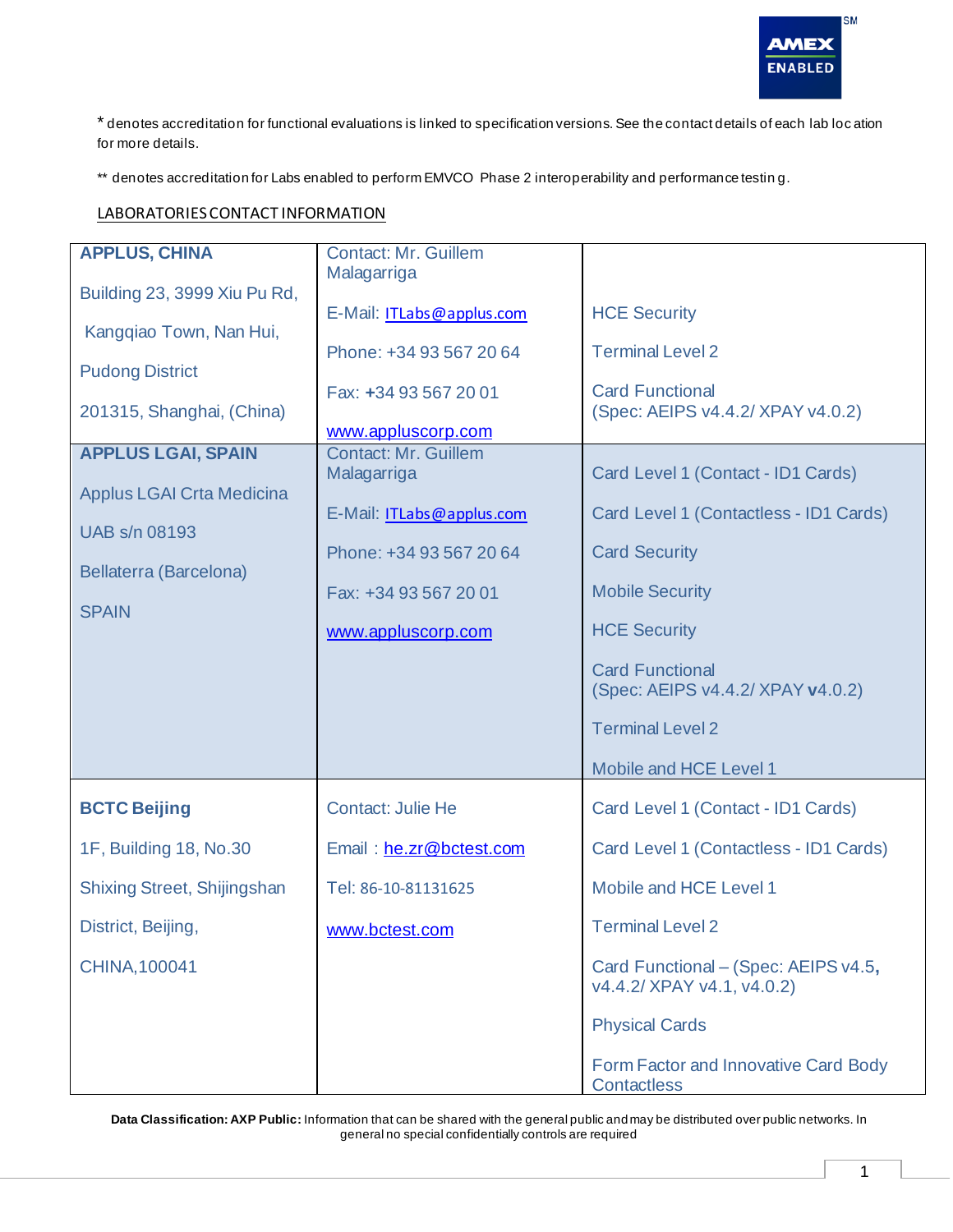

| <b>BCTC SCHENZEN</b><br>906, Building 5, Next Park,<br>No.136 Zhongkang Road,<br>Meilin Street, Futian District,<br>Shenzhen, Guangdong<br>518049, China      | Contact: Lorna Liu<br>Email: liuna@bctest.com<br>emv.sz@bctest.com<br>Tel: 86-755-36996905<br>www.bctest.com                                     | Card Level 1 (Contact - ID1 Cards)<br>Card Level 1 (Contactless - ID1 Cards)<br>Mobile and HCE Level 1<br><b>Terminal Level 2</b><br>Card Functional (AEIPS 4.4.2 / XP 4.0.2)<br><b>Physical</b> |
|---------------------------------------------------------------------------------------------------------------------------------------------------------------|--------------------------------------------------------------------------------------------------------------------------------------------------|--------------------------------------------------------------------------------------------------------------------------------------------------------------------------------------------------|
| <b>Brightsight, Netherlands</b><br>Delftechpark 1<br>2628 XJ Delft<br><b>The Netherlands</b>                                                                  | Contact: Mr. Jaap de Vos<br>E-Mail: vos@brightsight.com<br>Phone: +31 15 269 2539<br>Fax: +31 15 269 2555<br>www.brightsight.com                 | <b>Card Security</b><br><b>Mobile Security</b><br><b>HCE Security</b>                                                                                                                            |
| <b>CETECOM Limited, KOREA</b><br>RN.221, Dusanventuredigme<br><b>Bldg</b><br>415 Heungan-daero<br>Dongan-gu, Gyeonggi-do<br>Anyang-si 431-755<br><b>Korea</b> | <b>Contact: Mr. Norbert Dubost</b><br>Email:<br>norbert.dubost@cetecom.com<br>Phone: +82-31-321-2988<br>Fax: +82-31-321-2989<br>www.cetecom.com  | Card Level 1 (Contactless - ID1 Cards)<br>Mobile and HCE Level 1<br><b>Innovative Card Body Contactless Level 1</b>                                                                              |
| <b>Consult Hyperion</b><br><b>Tweed House,</b><br>12 The Mount<br>Guildford, Surrey GU2 4HN                                                                   | <b>Contact: Ms. Kate Hughes</b><br>E-mail: Kate.Hughes@chyp.com<br>Mobile: +44 (0)781 761 9977<br>Fax: +44 (0) 1483 561 657<br>Web: www.chyp.com | <b>Terminal Level 2</b><br><b>Card Functional</b><br>(Spec: AEIPS 4.4.2/XPAY 4.0.2)                                                                                                              |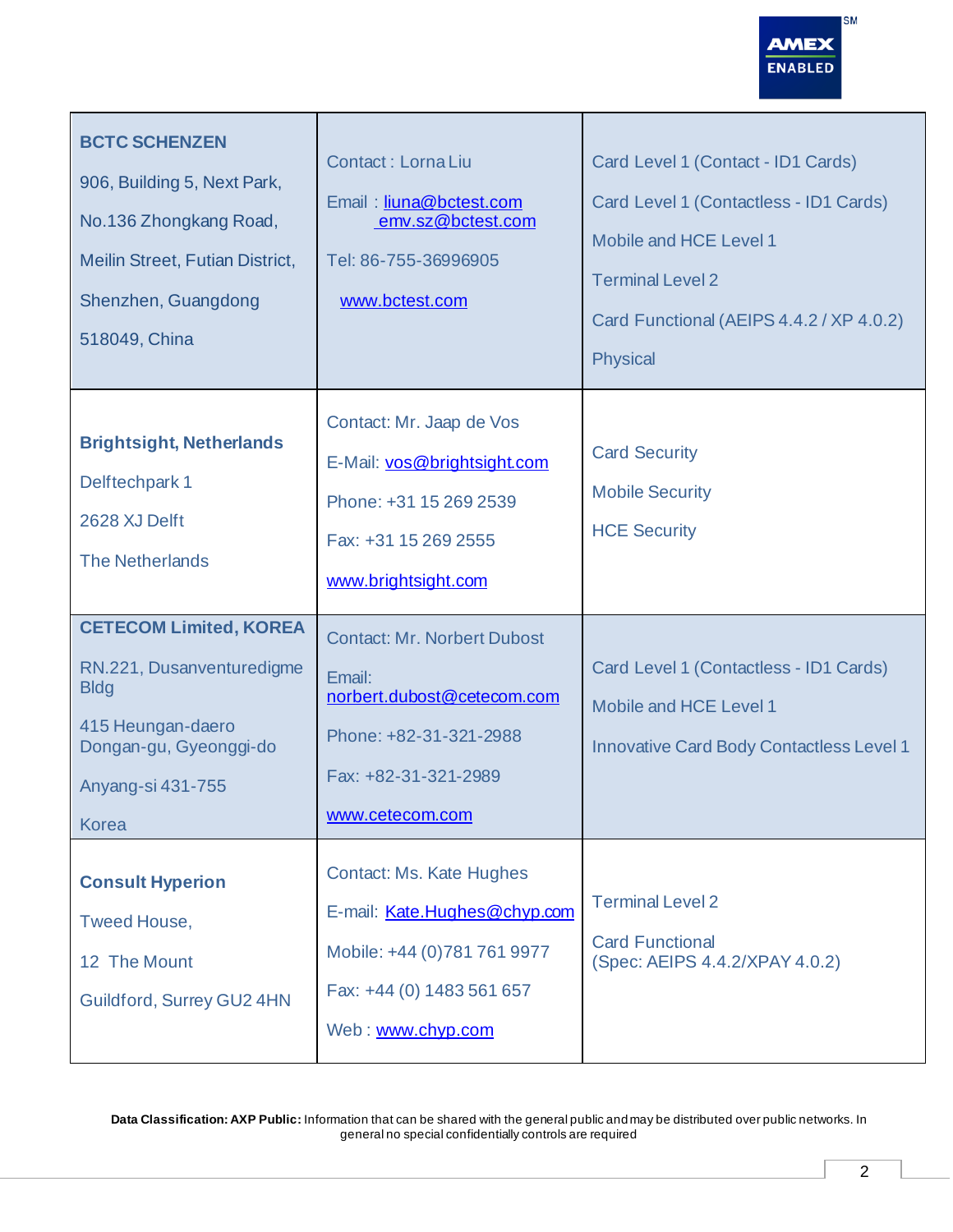

| <b>CTC advanced GmbH</b><br>Untertuerkheimer Strasse 6-<br>10<br>66117 Saarbruecken<br>Germany | <b>Contact: Julian Meyer</b><br>Email:<br>julian.meyer@ctcadvanced.com<br>Phone: +49 (0) 681 598 8529<br>Fax: +49 (0) 681 598 8175 | Card Level 1 (Contact - ID1 Cards)<br>Card Level 1 (Contactless - ID1 Cards)<br>Mobile and HCE Level 1<br><b>Terminal Level 2</b><br><b>Card Functional</b><br>(Spec: AEIPS v4.4.2/ XPAY v4.0.2)                                                                                  |
|------------------------------------------------------------------------------------------------|------------------------------------------------------------------------------------------------------------------------------------|-----------------------------------------------------------------------------------------------------------------------------------------------------------------------------------------------------------------------------------------------------------------------------------|
| <b>ECLIPSE, US</b><br>732 West 78th Street                                                     | www.ctcadvanced.com<br><b>Contact: Mr. Brad Paulson</b><br>Email:<br>bpaulson@eclipselaboratories.c<br>$om$                        |                                                                                                                                                                                                                                                                                   |
| Bloomington, MN 55439,<br><b>U.S.A.</b>                                                        | Phone: 01-952-946-8843<br>Fax: 01-953-946-8914<br>http://www.eclipselaboratories.c<br>om                                           | <b>Physical Card</b>                                                                                                                                                                                                                                                              |
| <b>Elitt</b><br>8 rue Léopold<br>Sédar-Senghor - 14460<br><b>Colombelles - France</b>          | <b>Contact: Mr. Grégoire Guetin</b><br>Email: gregoire.guetin@elitt.com<br>Phone: +33(0)2 31 35 34 65                              | Card Level 1 (Contact - ID1 Cards)<br>Card Level 1 (Contactless - ID1 Cards)<br><b>Innovative Card Body Contactless Level 1</b><br><b>Physical Card</b><br><b>Mobile And HCE Level 1</b><br>Card Functional (Spec: AEIPS v4.4.2/<br><b>XPAY v4.0.2)</b><br><b>Contact Interop</b> |
| <b>FIME EMEA, France</b><br>8 rue Commodore J.H.<br>Hallet Caen 14000<br><b>France</b>         | Email: <b>EMEA.aexp@fime.com</b><br>Phone: +33 (0) 2 31 58 30 00<br>Fax: +33 (0) 2 31 44 44 77<br>www.fime.com                     | Card Level 1 (Contact - ID1 Cards)<br>Card Level 1 (Contactless - ID1 Cards)<br>Mobile and HCE Level 1<br><b>Terminal Level 2</b><br><b>Card Functional</b><br>(Spec: AEIPS v4.4.2, v4.5 / XPAY v4.0.2,<br>4.1)<br><b>Mobile Functional</b>                                       |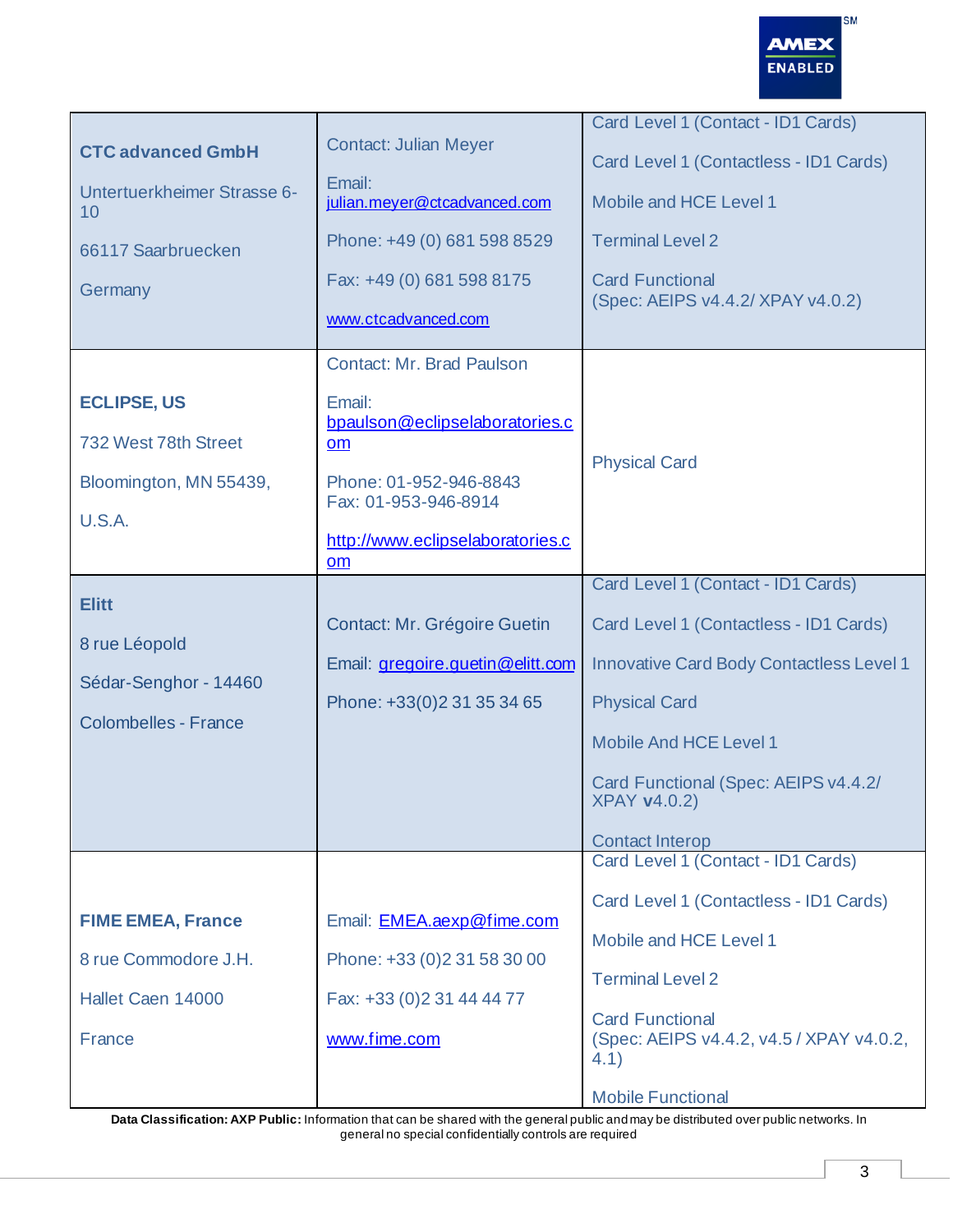

|                                                                                                                                  |                                                                                                            | (Spec: XP4M v2.0.2/v2.0.3)<br><b>Physical Card</b><br>Form Factor and Innovative Card Body<br><b>Contactless Level 1</b><br><b>Contact Interop</b>                                                    |
|----------------------------------------------------------------------------------------------------------------------------------|------------------------------------------------------------------------------------------------------------|-------------------------------------------------------------------------------------------------------------------------------------------------------------------------------------------------------|
| <b>FIME, Inc. doing business</b><br>as FIME America<br>1080 Côte du Beaver Hall<br>Suite 1400 Montréal,<br>QC, H2Z 1S8<br>Canada | Email: Canada.aexp@fime.com<br>Phone: +1 (514) 935 1331 #208<br>Fax: +1 (514) 227 0327<br>www.fime.com     | Card Level 1 (Contactless - ID1 Cards)<br>Mobile and HCE Level 1<br><b>Terminal Level 2</b>                                                                                                           |
| FIME Japan Co., Ltd.,<br><b>JAPAN</b><br>ST Building 6F 1-2-4,<br>Shiba Koen Minato-ku<br>Tokyo 105-0011<br><b>JAPAN</b>         | Email: Japan.aexp@fime.com<br>Phone: +81 3 6435 8020<br>Fax: +81 3 6435 8021<br>www.fime.com               | Card Level 1 (Contactless - ID1 Cards)<br>Mobile and HCE Level 1<br><b>Terminal Level 2</b>                                                                                                           |
| <b>FIME Korea Ltd, KOREA</b><br>13F HiLiving Bldg., 890-16,<br>Daechi 4-dong, Gangnam-gu,<br>Seoul 135-839,<br><b>Korea</b>      | Email: <b>Korea.aexp@fime.com</b><br>Phone: +82 (0)2-2051-0426<br>Fax: +82 (0)10-4761-1397<br>www.fime.com | Card Level 1 (Contact - ID1 Cards)<br>Card Level 1 (Contactless - ID1 Cards)<br>Mobile and HCE Level 1<br><b>Terminal Level 2</b><br>Form Factor & Innovative Card Body<br><b>Contactless Level 1</b> |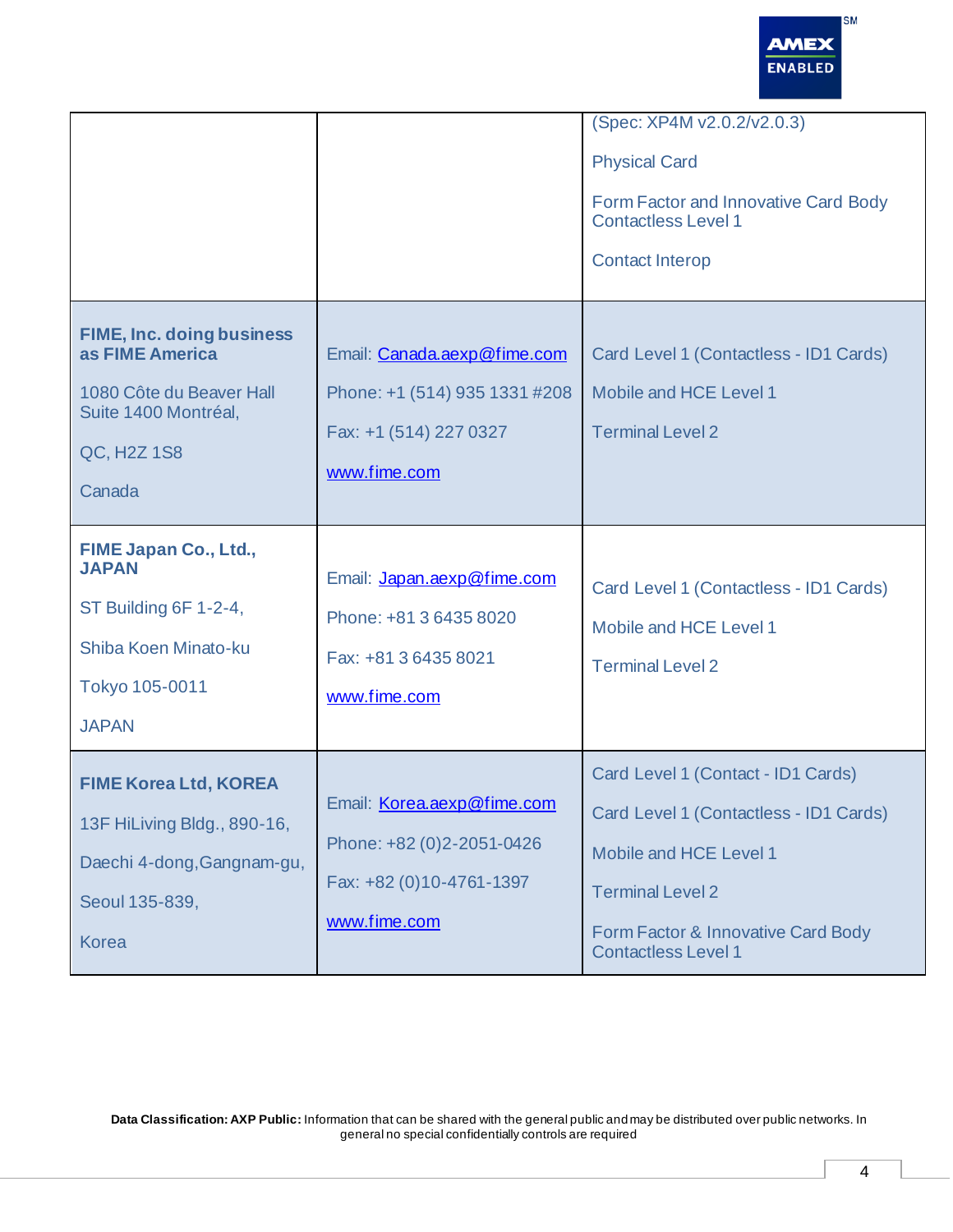

| <b>FIME USA Inc., US</b><br>1737 First N. Street Suite 400<br>San Jose CA 95112<br><b>UNITED STATES</b>                                      | <b>Contact: Mr. Julien URMES</b><br>Email: julien.urmes@fime.com<br>Phone: +1 514 502 8520<br>www.fime.com    | Card Level 1 (Contactless - ID1 Cards)<br>Mobile and HCE Level 1                                                                                                                                                          |
|----------------------------------------------------------------------------------------------------------------------------------------------|---------------------------------------------------------------------------------------------------------------|---------------------------------------------------------------------------------------------------------------------------------------------------------------------------------------------------------------------------|
| <b>FIME, Taiwan</b><br>Suite 1705, 17F,<br>No. 2, Ln. 150,<br>Sec. 5, Xinyi Rd., Xinyi Dist.,<br>Taipei - Taiwan 110                         | Email: Asia.aexp@fime.com<br>Phone: +886 2 6636 0452<br>Fax: +886 2 8780 9416<br>www.fime.com                 | Card Level 1 (Contact - ID1 Cards)<br>Card Level 1 (Contactless - ID1 Cards)<br>Mobile and HCE Level 1<br><b>Terminal Level 2</b>                                                                                         |
| <b>Bureau Veritas ICTK</b><br>Co., Ltd. (BV, ICTK)<br>3rd Floor, 323,<br>Pangyo-ro, Bundang-gu,<br>Seongnam-si, Gyeonggi-do,<br><b>KOREA</b> | Contact: Harkkyu Kim<br>E-Mail: hkkim@ictk.com<br>Tel: +82-31-739-7843<br>www.ictk.com                        | Card Level 1 (Contact - ID1 Cards)<br>Card Level 1 (Contactless - ID1 Cards)<br>Mobile and HCE Level 1<br><b>Card Functional</b><br>(Spec: AEIPS v4.4.2 XP v4.0.2)<br><b>Terminal Level 2</b>                             |
| <b>Q</b> Card<br>301 Reagan Street,<br>Sunbury, PA, 17801,<br><b>USA</b>                                                                     | Contact: Mr. Jeff Myers,<br>E-Mail:<br>i.myers@brush-gcard.com<br>Tel: 1.570.286.5611 x 624<br>www.q-card.com | <b>Physical Card</b><br>Card Level 1 (Contactless - ID1 Cards)<br>Mobile and HCE Level 1<br>Form Factor and Innovative Card Body<br><b>Contactless Level 1</b><br><b>Card Functional</b><br>(Spec: AEIPS v4.4.2 / v4.0.2) |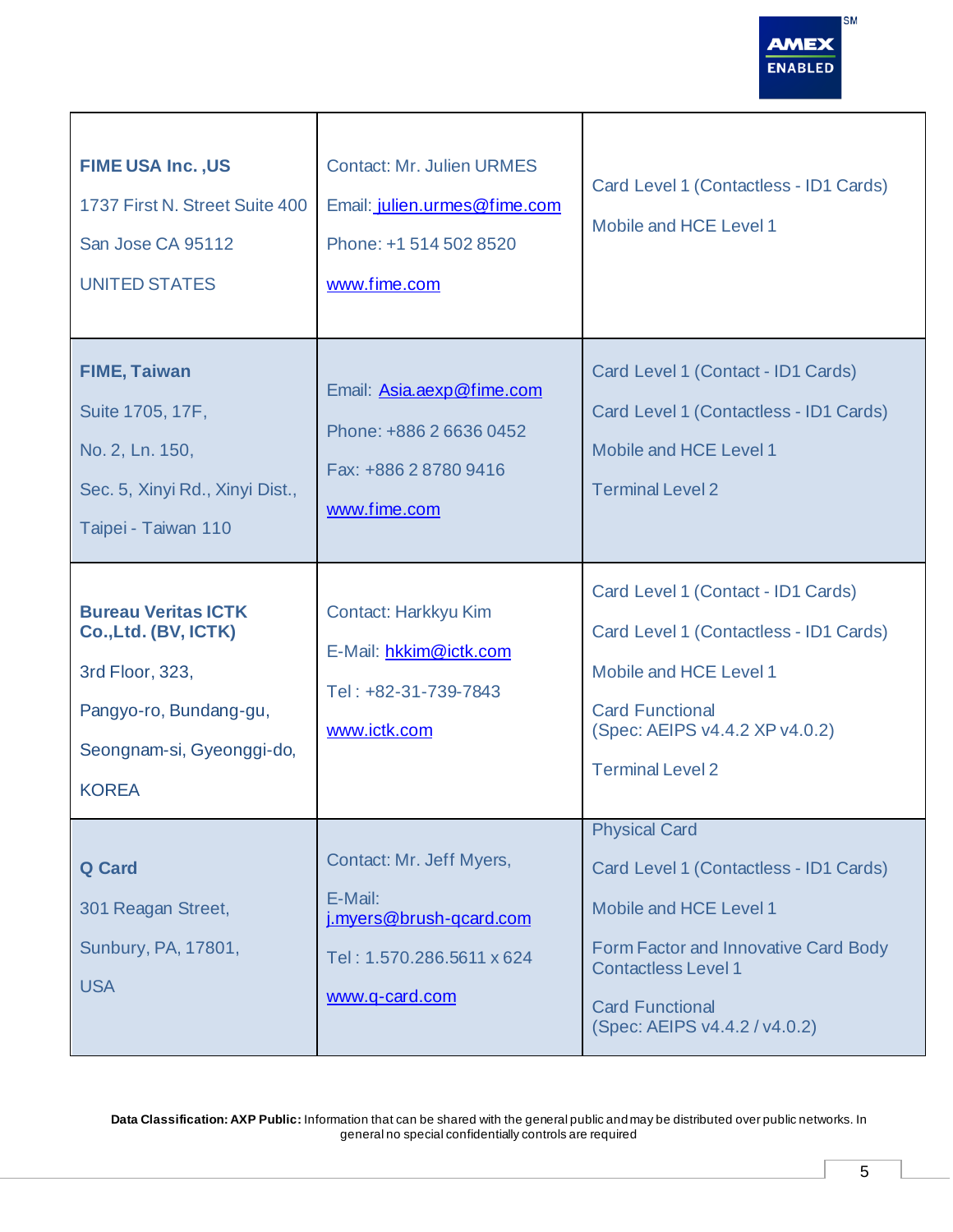

| <b>RISCURE BV, Netherlands</b><br><b>Frontier Building,</b><br>Delftechpark 49,<br>2628 XJ Delft,<br><b>The Netherlands</b> | <b>Contact: Mr. Marc Witteman</b><br>E-Mail: witteman@riscure.com<br>Phone: +31 15 251 4090<br>Fax: +31 15 251 4099<br>www.riscure.com  | <b>Card Security</b><br><b>Mobile Security</b><br><b>HCE Security</b> |
|-----------------------------------------------------------------------------------------------------------------------------|-----------------------------------------------------------------------------------------------------------------------------------------|-----------------------------------------------------------------------|
| <b>RISCURE North America</b><br>550, Kearny Street, Suite 330,<br>San Francisco, CA94108<br><b>USA</b>                      | <b>Contact: Mr. Marc Witteman</b><br>E-Mail: witteman@riscure.com<br>Phone: +31 15 251 4090<br>Fax: +31 15 251 4099<br>www.riscure.com  | <b>Mobile Security</b><br><b>HCE Security</b>                         |
| <b>Serma Technologies</b><br>14 rue Galilée, CS10055<br>33615 Pessac Cedex<br>France                                        | <b>Contact: MADEC Pierre Marie</b><br>E-Mail: pm.madec@serma.com<br>Tel: +33 (0) 5 33 20 65 17<br>Fax: +33 557 260 898<br>www.serma.com | <b>Card Security</b><br><b>Mobile Security</b>                        |
| <b>SRC Security Research &amp;</b><br><b>Consulting GmbH</b><br>Graurheindorfer Str. 149a<br>53117 Bonn NRW<br>Germany      | <b>Contact: Detlef Kraus</b><br>E-Mail: detlef.kraus@src-gmbh.de<br>Tel: +49-228-2806-101<br>Fax: +49-228-2806-199<br>www.src-gmbh.de   | <b>Card Security</b><br><b>Mobile Security</b><br><b>HCE Security</b> |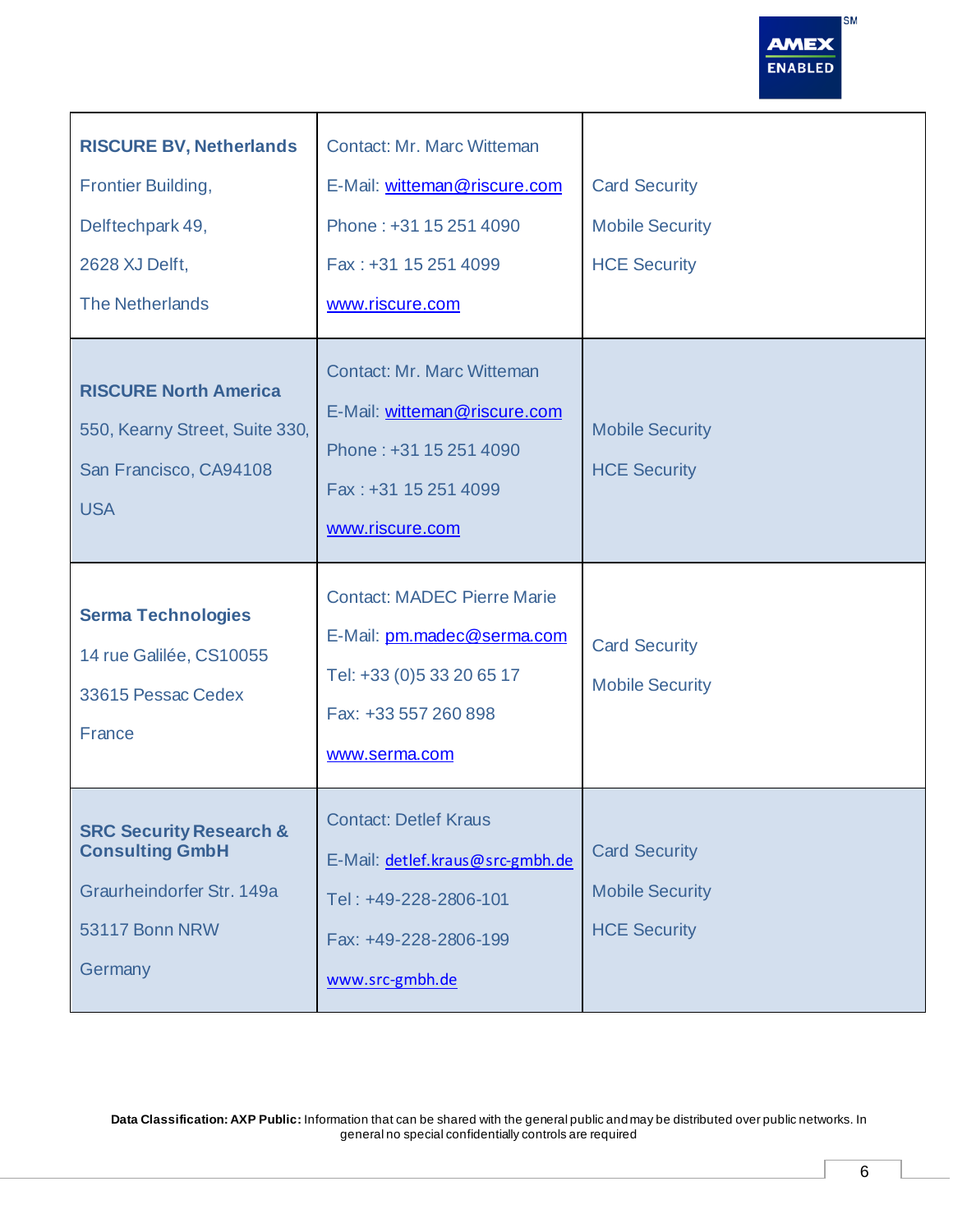

|                                                                                                                                                           | <b>Contact: Joan Mazenc</b>                                                                                              |                                                                       |
|-----------------------------------------------------------------------------------------------------------------------------------------------------------|--------------------------------------------------------------------------------------------------------------------------|-----------------------------------------------------------------------|
| <b>Thales Communication &amp;</b><br><b>Security, FRANCE</b>                                                                                              | E-mail:<br>Thaleslab@thalesgroup.com                                                                                     | <b>Card Security</b>                                                  |
| <b>18 Avenue Edouard Belin</b>                                                                                                                            | Phone: +33 5 62 88 79 37                                                                                                 | <b>Mobile Security</b>                                                |
| 31401 TOULOUSE CEDEX                                                                                                                                      | Fax: +33 5 62 88 28 50                                                                                                   | <b>HCE Security</b>                                                   |
| France                                                                                                                                                    | www.thalesgroup.com                                                                                                      |                                                                       |
| <b>Telecommunications</b><br><b>Technology Association</b><br>(TTA)<br>47 Bundang-ro, Bundang-gu,<br>Seongnam-si, Gyeonggi-du<br><b>Republic of Korea</b> | <b>Contact: Moonki Choi</b><br>Email:<br>mkchoi0310@tta.or.kr<br>https://www.tta.or.kr                                   | Mobile and HCE Level 1                                                |
| <b>TÜV SÜD Product Service</b><br>Octagon House,<br>Concorde Way,<br>Segensworth North,<br>Fareham, Hampshire,<br>PO15 5RL, United Kingdom                | <b>Contact: Alex Miller</b><br>E-Mail:<br>Alex.Miller@tuv-<br>sud.co.uk<br>Tel: +44 (0) 1489 558290<br>www.tuv-sud.co.uk | <b>Terminal Level 2</b>                                               |
| <b>TUV Informationstechnik</b><br><b>GmbH</b><br><b>TUV NORD GROUP</b><br>Langemarckstr. 20<br>45141 Essen, Germany                                       | <b>Contact: Patrick Boedeker</b><br>E-Mail: p.boedeker@tuvit.de<br>Tel: +49 201 8999-618<br>www.tuvit.de                 | <b>Card Security</b><br><b>Mobile Security</b><br><b>HCE Security</b> |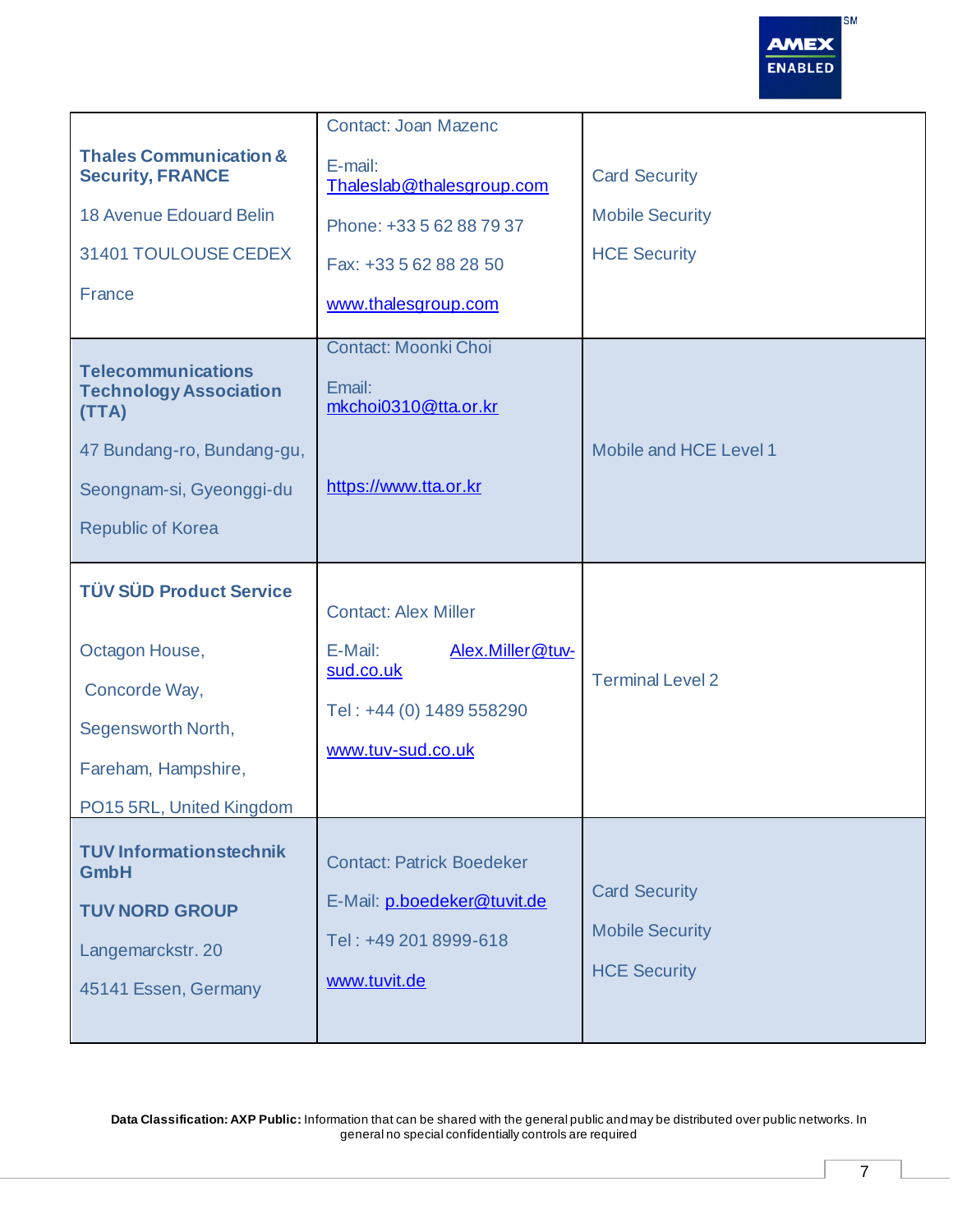**SM AMEX** ENABLED

| <b>TUV SUD ZACTA</b><br><b>Tokyo Testing Center</b><br><b>NF Park Building 4F</b><br>2-9-15, Futaba, Shinagawa-ku<br><b>Tokyo 142-0043</b>     | <b>Contact: Fabien Bocquet</b><br>Email: Fabien.Bocquet@tuv-<br>sud.jp<br>smartcard@tuv-sud.jp<br>Phone: +81 3 6858 9145<br>www.tuv-sud.co.uk | Mobile And HCE Level 1<br><b>Terminal Level 2</b>                     |
|------------------------------------------------------------------------------------------------------------------------------------------------|-----------------------------------------------------------------------------------------------------------------------------------------------|-----------------------------------------------------------------------|
| <b>UL Australia</b><br>842 High Street<br><b>Kew East</b><br><b>VIC 3102</b><br>Melbourne                                                      | <b>Contact: Nick Penno</b><br>Email: nick.penno@ul.com<br>Phone: +61 3 9846 2751<br>www.ul.com                                                | <b>HCE Security</b>                                                   |
| <b>UL France</b><br>Espace technologique<br>de Saint-Aubin Route de<br>l'Orme des Merisiers Bâtiment<br>Explorer, 91190 Saint-Aubin,<br>France | <b>Contact: Bruno Mussard</b><br>Email: Bruno.mussard@ul.com<br>Phone: +33763128527<br>www.ul.com                                             | <b>HCE Security</b>                                                   |
| <b>UL Singapore</b><br>1 Fusionopolis Walk<br>#10-01 Solaris Tower<br>Singapore 138628                                                         | <b>Contact: Chee Kheong Lin</b><br>Email: CheeKheong.Lin@ul.com<br>Phone: +65 62 74 0702<br>www.ul.com                                        | <b>HCE Security</b><br><b>Card Security</b><br><b>Mobile Security</b> |
| <b>UL VS Ltd, UK</b><br>Pavilion A, Ashwood Park,<br>Ashwood Way Basingstoke,                                                                  | <b>Contact: Mr. Barry Gilbert</b><br>Email: barry.gilbert@ul.com<br>Phone: +44 1256 312081                                                    | <b>Card Security</b><br><b>Mobile Security</b><br><b>HCE Security</b> |